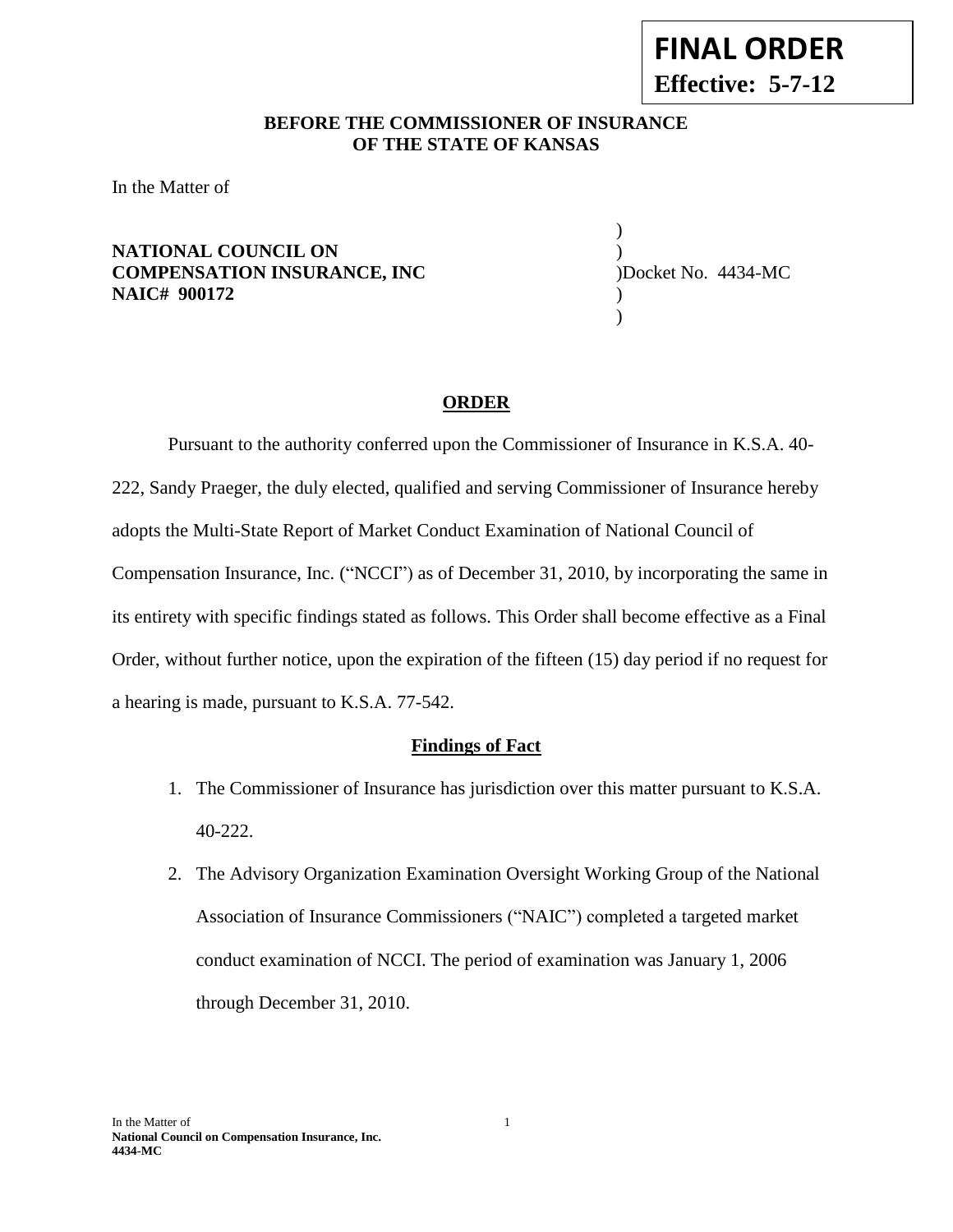- 3. On or about January 20, 2012 the Examiner-in-Charge provided NCCI with a draft of the Market Conduct Examination with request for NCCI's response in the form of written comments, additions, or acceptance.
- 4. The Market Conduct Examination Report is attached herein.

### **Applicable Law**

K.S.A. 40-222 states, in pertinent part:

(a) Whenever the commissioner of insurance deems it necessary but at least once every five years, the commissioner may make, or direct to be made, a financial examination of any insurance company in the process of organization, or applying for admission or doing business in this state. In addition, at the commissioner's discretion the commissioner may make, or direct to be made, a market regulation examination of any insurance company doing business in this state.

#### **Conclusions of Law**

Based upon the Findings of Fact enumerated in Paragraphs #1 through #4 and the Applicable Law cited above,

### **IT IS, THEREFORE, ORDERED BY THE COMMISSIONER OF INSURANCE:**

1. The Commissioner of Insurance has jurisdiction over this matter pursuant to

K.S.A. 40-222.

- 2. The Kansas Insurance Department's ("KID") Report of Market Conduct Examination of NCCI as of June 30, 2010 is herein adopted in its entirety.
- 3. Pursuant to KSA 77-415(b)(2)(A), this order is designated by KID as precedent.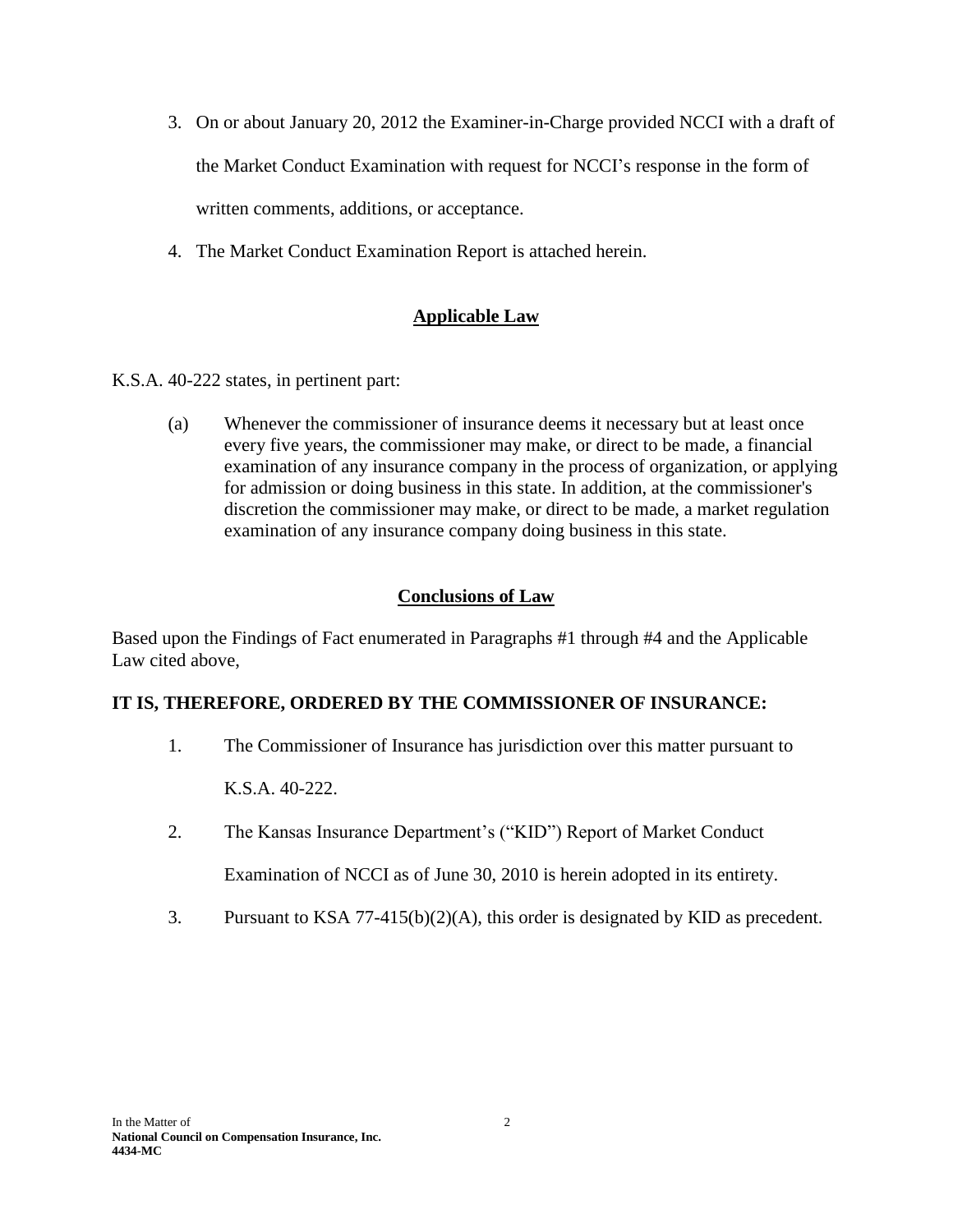## **IT IS SO ORDERED THIS 17th DAY OF APRIL 2012, IN THE CITY OF TOPEKA, COUNTY OF SHAWNEE, STATE OF KANSAS.**



\_/s/ Sandy Praeger\_\_\_\_\_\_\_\_\_\_\_\_\_ Sandy Praeger Commissioner of Insurance

BY:

\_/s/ Zachary Anshuta\_\_\_\_\_\_\_\_\_\_\_ Zachary Anshutz General Counsel